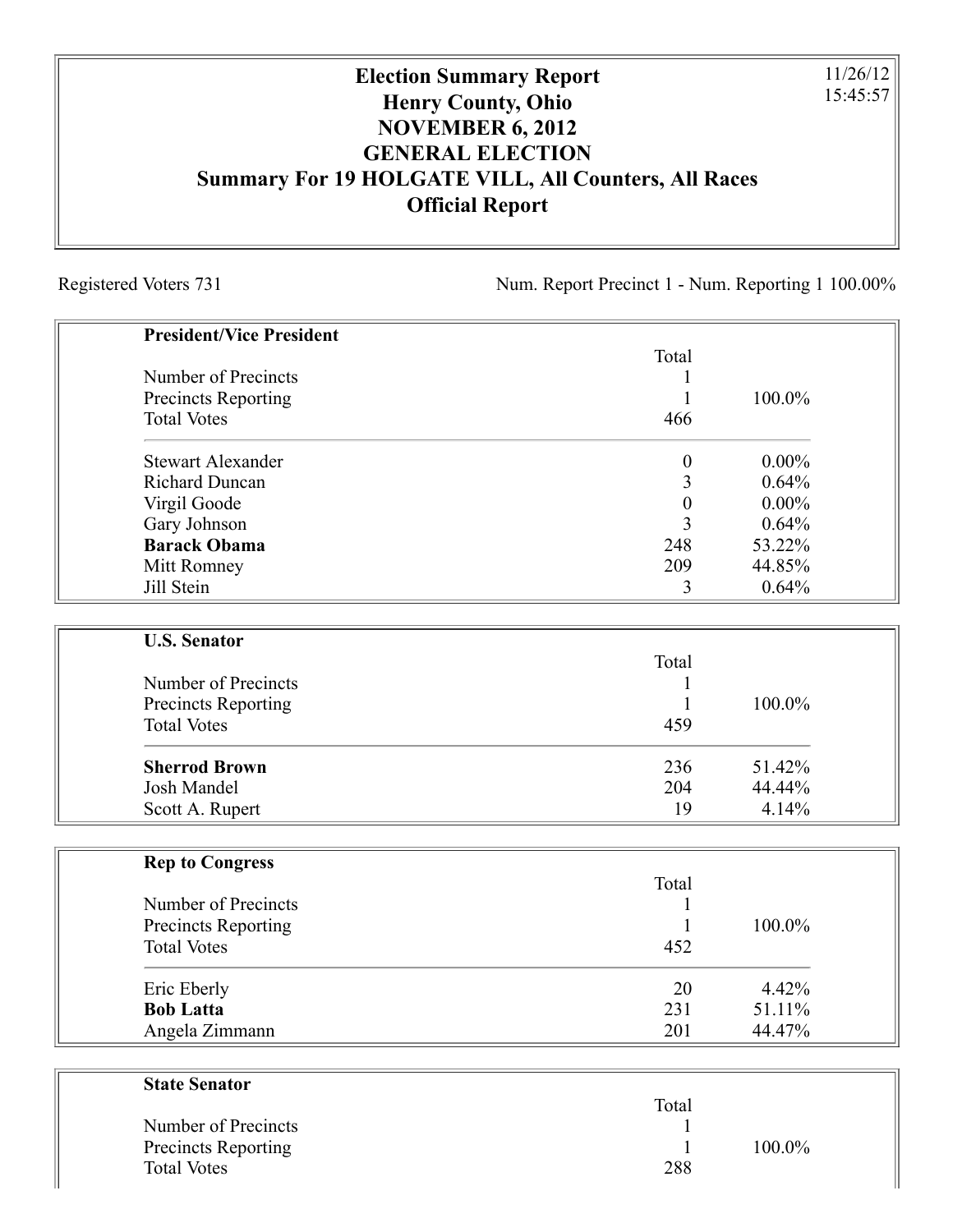| <b>Cliff Hite</b>                  | 288   | 100.00% |
|------------------------------------|-------|---------|
| <b>State Representative</b>        |       |         |
|                                    | Total |         |
| Number of Precincts                |       |         |
| Precincts Reporting                |       | 100.0%  |
| <b>Total Votes</b>                 | 435   |         |
| John H. Vanover                    | 199   | 45.75%  |
|                                    | 236   | 54.25%  |
| Lynn R. Wachtmann                  |       |         |
| <b>County Comm 1-2-2013</b>        |       |         |
|                                    | Total |         |
| Number of Precincts                |       |         |
| Precincts Reporting                |       | 100.0%  |
| <b>Total Votes</b>                 | 425   |         |
|                                    |       |         |
| Glenn A. Miller                    | 212   | 49.88%  |
| <b>Richard C. Myers</b>            | 213   | 50.12%  |
|                                    |       |         |
| County Comm 1-3-2013               |       |         |
|                                    | Total |         |
| Number of Precincts                |       |         |
| Precincts Reporting                |       | 100.0%  |
| <b>Total Votes</b>                 | 326   |         |
| <b>Robert E. Hastedt</b>           | 326   | 100.00% |
|                                    |       |         |
| <b>County Auditor</b>              |       |         |
|                                    | Total |         |
| Number of Precincts                | 1     |         |
| Precincts Reporting                |       | 100.0%  |
| <b>Total Votes</b>                 | 302   |         |
| <b>Kevin Garringer</b>             | 302   | 100.00% |
|                                    |       |         |
| <b>Prosecuting Attorney</b>        |       |         |
|                                    | Total |         |
| Number of Precincts                | 1     |         |
| Precincts Reporting                |       | 100.0%  |
| <b>Total Votes</b>                 | 319   |         |
| John H. Hanna                      | 319   | 100.00% |
|                                    |       |         |
| <b>Clerk of Court Common Pleas</b> |       |         |
|                                    | Total |         |
| Number of Precincts                |       |         |
|                                    |       | 100.0%  |
| Precincts Reporting                |       |         |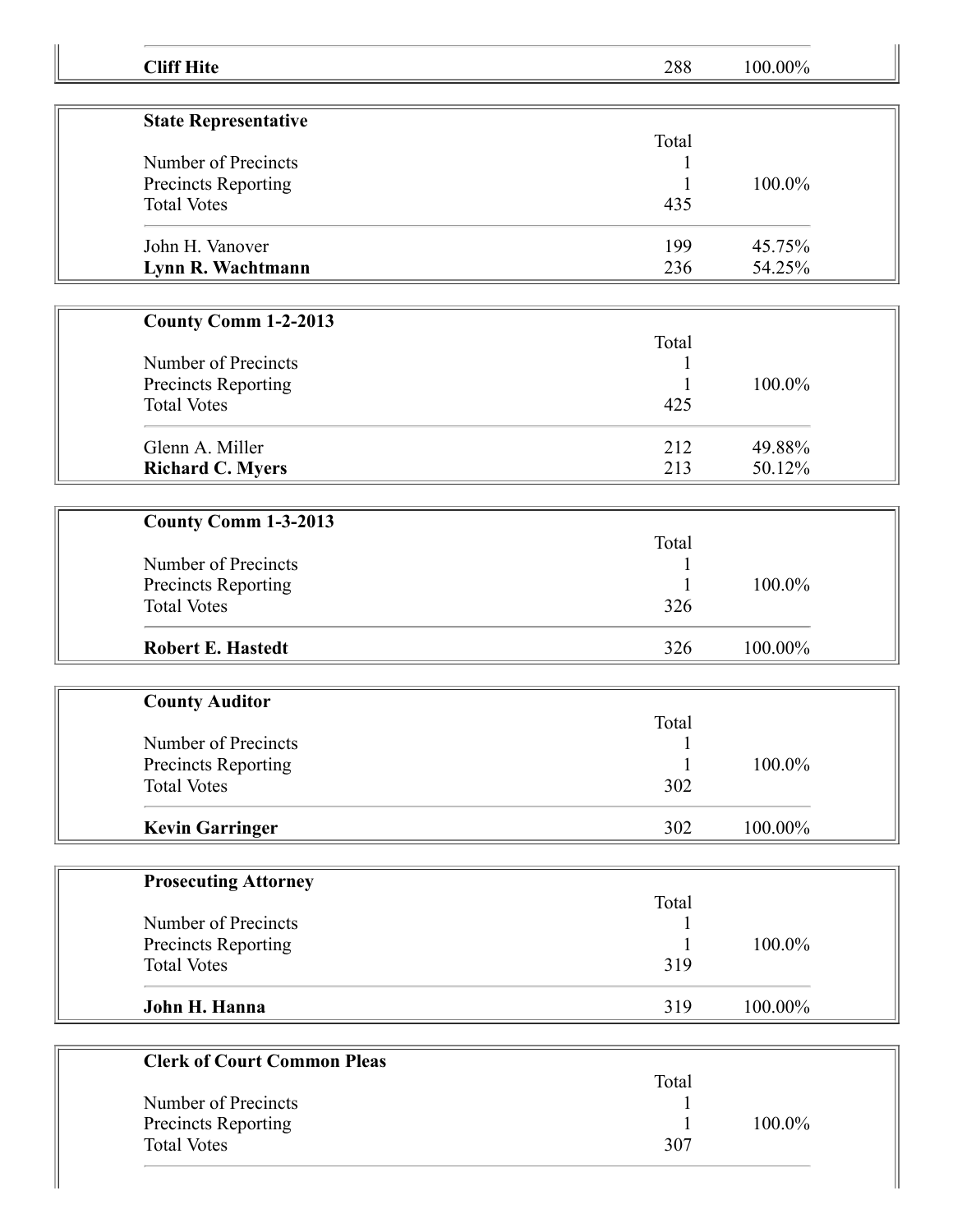| <b>Connie L. Schnitkey</b> |  |  |  |
|----------------------------|--|--|--|
|                            |  |  |  |

| <b>Connie L. Schnitkey</b> | 307          | 100.00%   |
|----------------------------|--------------|-----------|
|                            |              |           |
| <b>Sheriff</b>             |              |           |
|                            | Total        |           |
| Number of Precincts        |              |           |
| Precincts Reporting        |              | 100.0%    |
| <b>Total Votes</b>         | 441          |           |
| <b>Michael Bodenbender</b> | 311          | 70.52%    |
| John J. Nye                | 130          | 29.48%    |
|                            |              |           |
| <b>County Recorder</b>     |              |           |
|                            | Total        |           |
| Number of Precincts        |              |           |
| Precincts Reporting        |              | 100.0%    |
| <b>Total Votes</b>         | 328          |           |
| Sara L. Myles              | 328          | 100.00%   |
|                            |              |           |
| <b>County Treasurer</b>    |              |           |
| Number of Precincts        | Total        |           |
|                            |              |           |
| Precincts Reporting        |              | 100.0%    |
| <b>Total Votes</b>         | 436          |           |
| Zachary T. Riley           | 163          | 37.39%    |
| <b>Calvin G. Spiess</b>    | 273          | 62.61%    |
|                            |              |           |
| <b>County Engineer</b>     |              |           |
|                            | Total        |           |
| Number of Precincts        |              |           |
| <b>Precincts Reporting</b> | $\mathbf{1}$ | $100.0\%$ |
| <b>Total Votes</b>         | 353          |           |
| <b>Timothy J. Schumm</b>   | 353          | 100.00%   |
| <b>County Coroner</b>      |              |           |
|                            | Total        |           |
| Number of Precincts        |              |           |
| Precincts Reporting        |              | 100.0%    |
|                            |              |           |

| <b>Total Votes</b>              | 318   |         |
|---------------------------------|-------|---------|
| <b>Marek Skoskiewicz</b>        | 318   | 100.00% |
|                                 |       |         |
| <b>State Board of Education</b> |       |         |
|                                 | Total |         |

| Number of Precincts<br>Precincts Reporting<br><b>Total Votes</b> | Total<br>329 | $100.0\%$ |
|------------------------------------------------------------------|--------------|-----------|
| <b>Stanley Jackson</b>                                           | 103          | 31.31%    |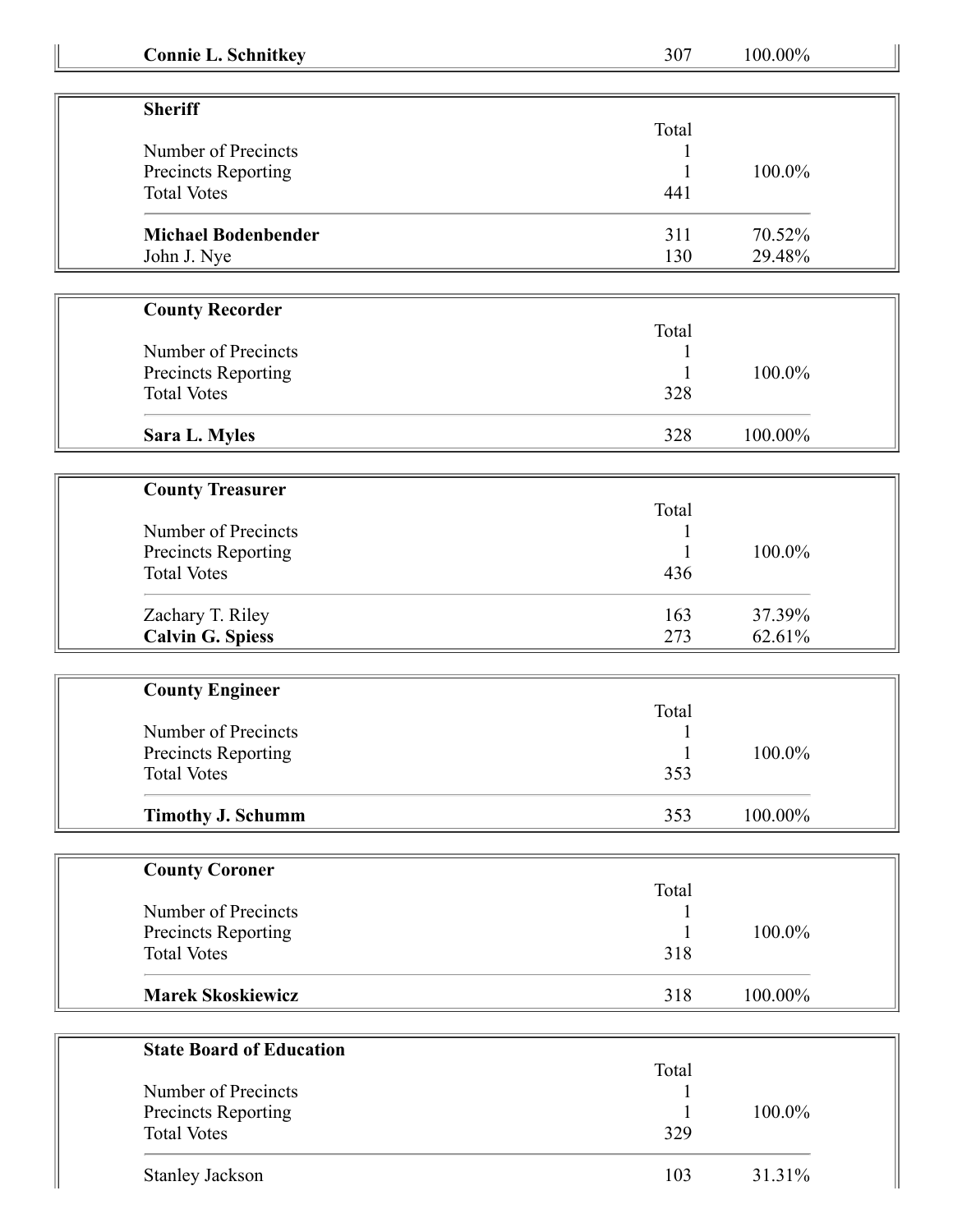| Ann E. Jacobs | ∸∸∿ | ' M)<br>ገለ<br>γ0∴ |
|---------------|-----|-------------------|
|               |     |                   |

Total

| Justice Sup Crt 1-1-2013  |       |        |
|---------------------------|-------|--------|
|                           | Total |        |
| Number of Precincts       |       |        |
| Precincts Reporting       |       | 100.0% |
| <b>Total Votes</b>        | 346   |        |
| <b>Terrence O"Donnell</b> | 257   | 74.28% |
| Mike Skindell             | 89    | 25.72% |

## **Justice Sup Crt 1-2-2013**

|                     | Total |        |
|---------------------|-------|--------|
| Number of Precincts |       |        |
| Precincts Reporting |       | 100.0% |
| <b>Total Votes</b>  | 342   |        |
| Robert R. Cupp      | 163   | 47.66% |
| William M. O'Neill  | 179   | 52.34% |

| <b>Justice Sup Crt 12-31-2014</b> |  |  |
|-----------------------------------|--|--|
| Number of Precincts               |  |  |
| <b>Precincts Reporting</b>        |  |  |

| Number of Precincts<br>Precincts Reporting<br><b>Total Votes</b> | 341 | $100.0\%$ |
|------------------------------------------------------------------|-----|-----------|
| Yvette McGee Brown                                               | 110 | 32.26%    |
| <b>Sharon L. Kennedy</b>                                         | 231 | 67.74%    |

| <b>Judge of Court of Appeals</b> |       |           |
|----------------------------------|-------|-----------|
|                                  | Total |           |
| Number of Precincts              |       |           |
| Precincts Reporting              |       | $100.0\%$ |
| <b>Total Votes</b>               | 300   |           |
| John R. Willamowski              | 300   | 100.00%   |

| <b>State Issue 1</b> |       |        |
|----------------------|-------|--------|
|                      | Total |        |
| Number of Precincts  |       |        |
| Precincts Reporting  |       | 100.0% |
| <b>Total Votes</b>   | 422   |        |
| <b>YES</b>           | 134   | 31.75% |
| NO                   | 288   | 68.25% |

| <b>State Issue 2</b>       |       |        |
|----------------------------|-------|--------|
|                            | Total |        |
| Number of Precincts        |       |        |
| <b>Precincts Reporting</b> |       | 100.0% |
| <b>Total Votes</b>         | 424   |        |